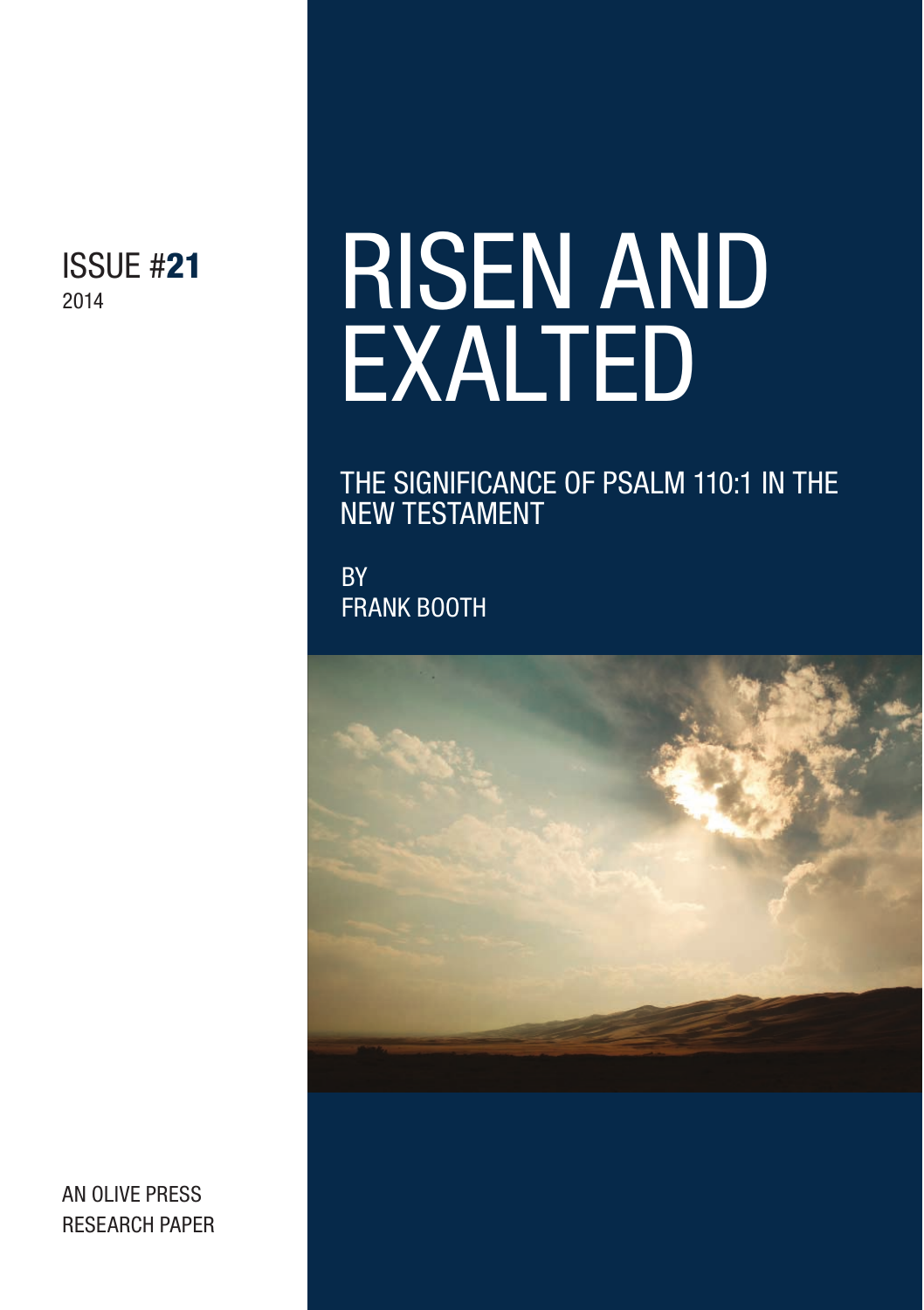Welcome to the Olive Press Research Paper – an occasional paper featuring articles that cover a wide spectrum of issues which relate to the ministry of CMJ.

Articles are contributed by CMJ staff (past and present), also by Trustees, Representatives, CMJ Supporters or by interested parties.

Articles do not necessarily portray CMJ's standpoint on a particular issue but may be published on the premise that they allow a pertinent understanding to be added to any particular debate.



Telephone: 01623 883960 E-mail: enquiries@cmj.org.uk Eagle Lodge, Hexgreave Hall Business Park, Farnsfeld, Notts NG22 8LS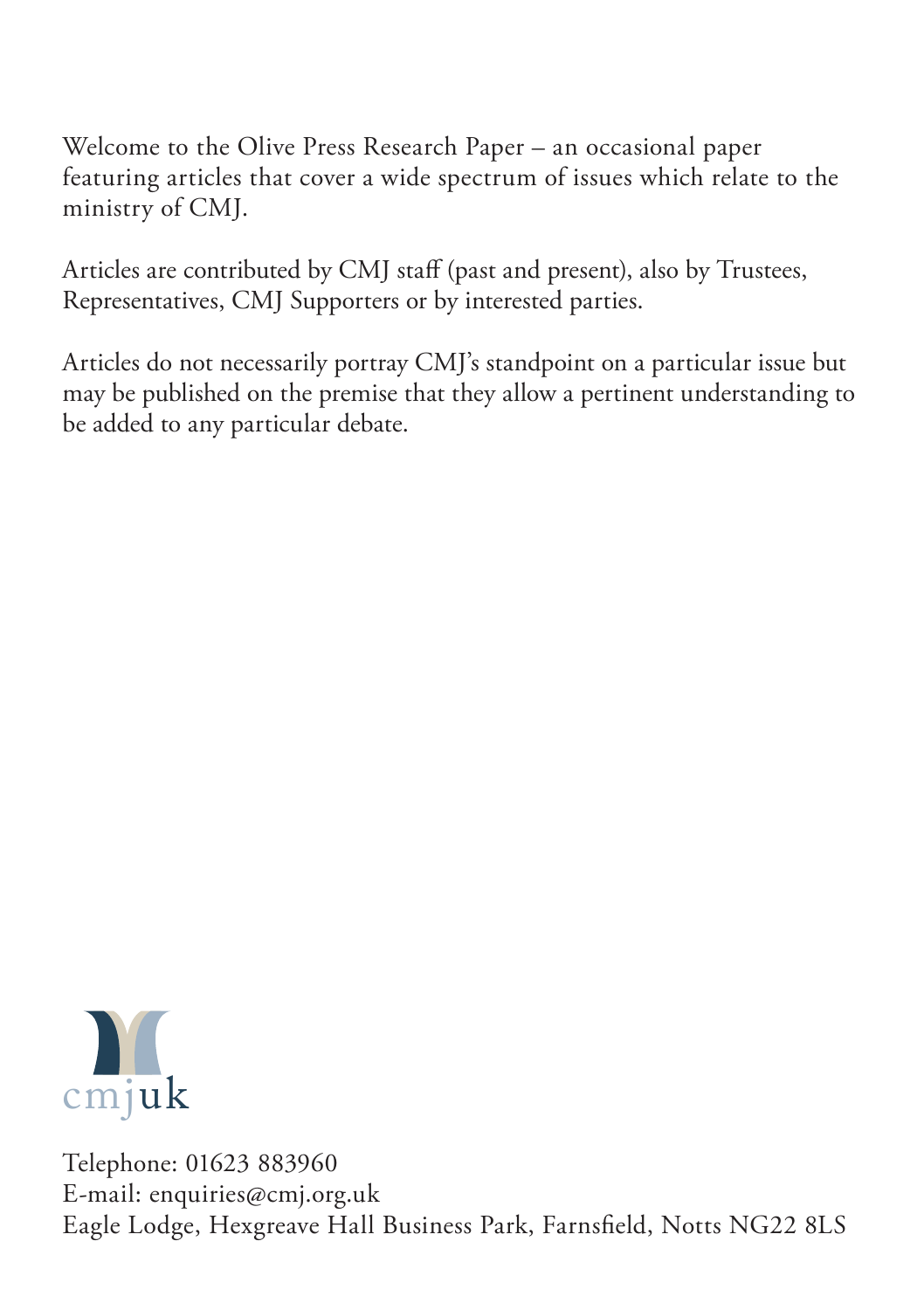*"Te LORD says to my Lord Sit at my right hand until I make your enemies a footstool for your feet." Psalm 110:1*

# **INTRODUCTION**

Psalm 110 is used by the writers of the New Testament more than any other Hebrew scripture. The purpose of this paper is to examine the significance of Psalm 110:1 for the early Jewish followers of Jesus.

# **PSALM 110:1 IN THE NEW TESTAMENT**

During Jesus' lifetime it was *"commonly accepted by the Jewish community that Psalm 110 show-cased the Messiah"*.<sup>1</sup> Significantly, Psalm 110 occurs in the New Testament more often than any other Old Testament scripture. It is directly quoted at least thirty-three times.

Since the phrase *"sit at my right hand"* in verse 1 became deeply signifcant to the New Testament writers, we can count many more probable allusions if we assume that any such reference to the *"right hand of the Father"* is an indirect reference to Psalm 110:1.2

To *"sit"* meant to take a chief place, because a ruler would sit while everyone else stood. More signifcantly, *"at my right hand"* signifes a place of active authority. We can think of Joseph under Pharoah, where all of Pharoah's authority was devolved to Joseph. We still use the phrase *"my right hand man"*, meaning the one who gets things done.

So when we think of Jesus being seated at the right hand of the Father, we don't mean that He is just resting for a while, waiting for His return to Earth. No, He is in the place of executive authority, actively involved in putting the

<sup>1</sup> David Anderson The King-Priest of Psalm 110 in Hebrews p 114

<sup>2</sup> Anderson King-Priest p 3 & p 9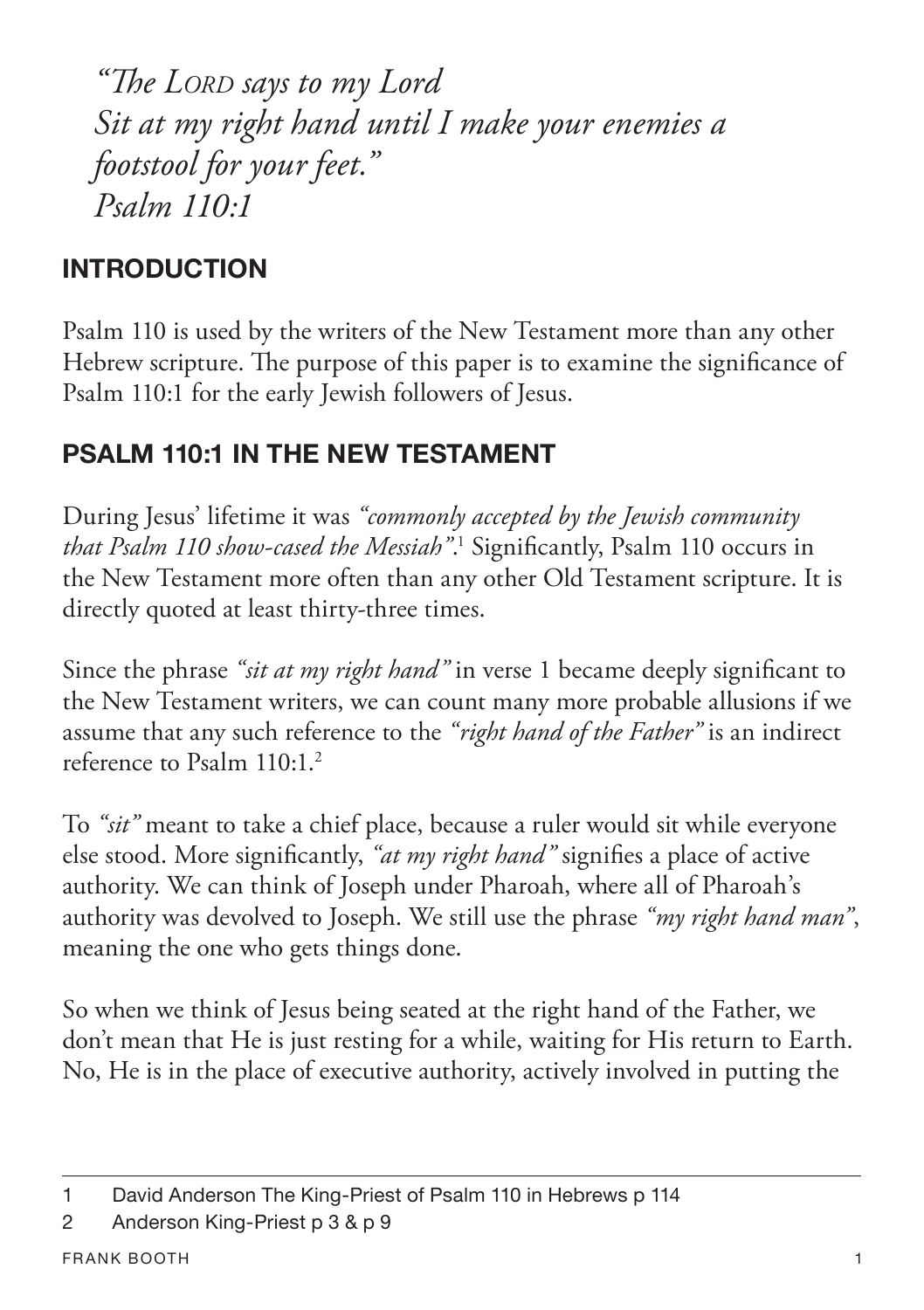Father's will into effect. This is the significance which the New Testament writers intended, when they continually applied this verse to Jesus as Messiah.<sup>3</sup>

## **PSALM 110:1 IN THE SYNOPTIC GOSPELS**

In the Synoptic gospels reference to Psalm 110:1 occurs in two scenes, frstly an argument with the Pharisees over David's son, and secondly during Jesus' trial.

#### **Jesus and the Pharisees**

*While the Pharisees were gathered together, Jesus asked them, "What do you think about the Messiah?4 Whose son is he?"*

*"Te son of David" they replied.*

*He said to them, "How is it then that David, speaking by the Spirit, calls him Lord? For he says 'Te Lord said to my Lord: "Sit at my right hand until I put your enemies under your feet." ' If David calls him 'Lord', how then can he be his son?"*

*No-one could say a word in reply, and from that day no-one dared to ask him any more questions. (Matthew 22:41 – 46)* 

In this scenario Jesus is challenging the Pharisees over their concept of Messiah.5 D M Hay, who has produced a lengthy study of Psalm 110 in the New Testament, regards this story as the most important one in the synoptic gospels, in terms of directly expressing Jesus' understanding of His Messiahship.6

In the Qumram scrolls there appear four distinct concepts of Messiah which can therefore be regarded as current among the Jews at this time: an Aaronic

<sup>3</sup> Anderson King-Priest p 294

<sup>4</sup> Scripture quotations are from the NIV unless indicated. Following a discussion I once had with one of the translators who told me that the NIV very nearly used Messiah rather than Christ throughout the New Testament, I have chosen to use Messiah in the scripture quotations for this paper.

<sup>5</sup> Matt 22:41– 46; Mark 12:35-37; Luke 20:41– 44.

<sup>6</sup> D M Hay Glory at the Right Hand: Psalm 110 in Early Christology p 111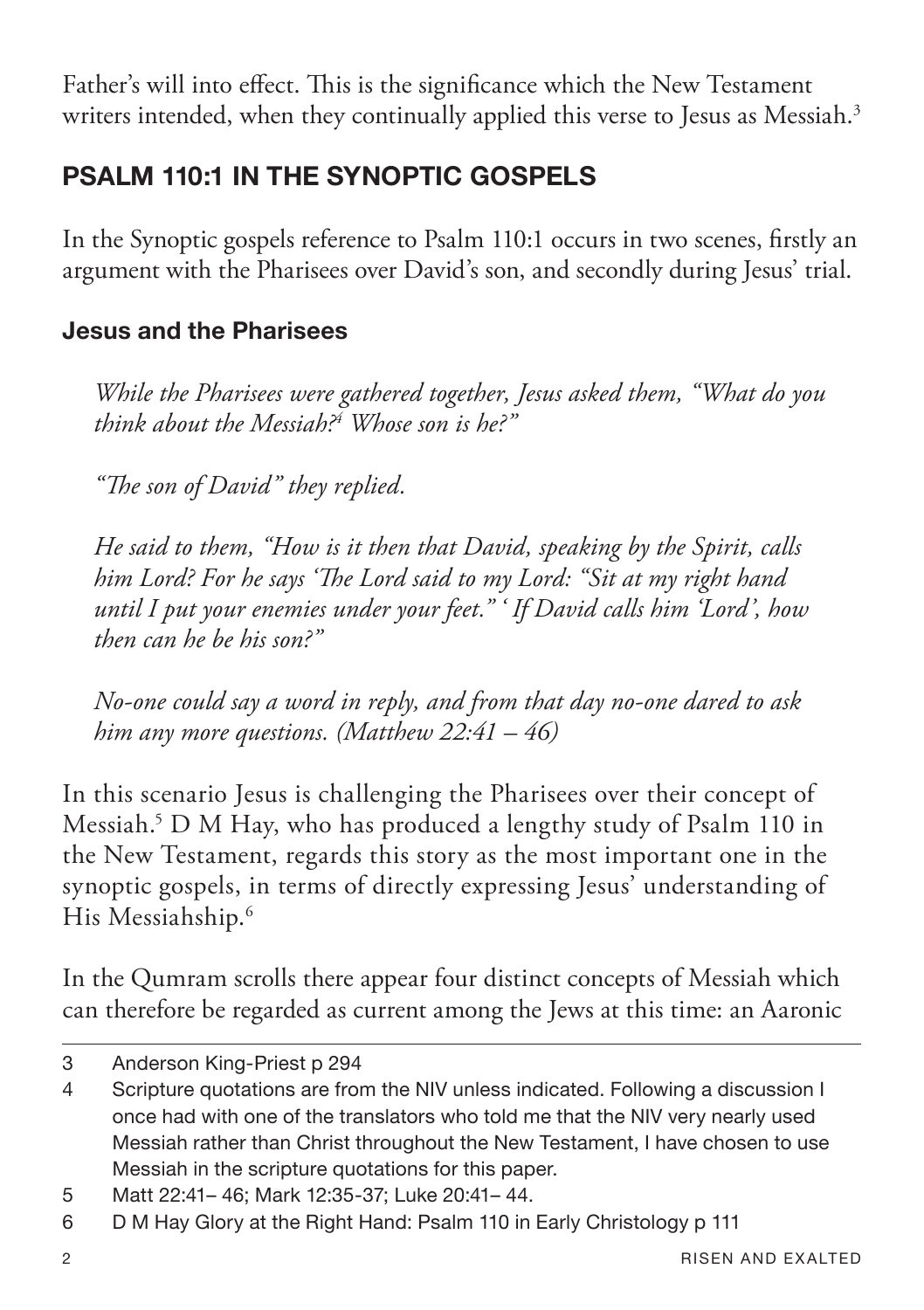priest, a Davidic king, a prophet like Moses, and an angelic/Melchizedek type figure. What they did not have was a concept of a Messiah who was divine.<sup>7</sup>

When Jesus quotes Psalm 110:1 during the discussion the Pharisees are nonplussed. While they have just afrmed their belief that the Messiah must be the *"son of David"* (meaning a direct descendant), they do not question Jesus' assertion that Psalm 110:1 portrayed David (as the author) being inspired by the Spirit to address Messiah as *"My Lord"*. But Jesus' argument left them silent. If David called his own son *"Lord"*, then He must be either divine, or in some other way be greater than David, himself the benchmark and reference point for kingship in their thinking. Their inability to provide a theological answer so embarrasses them, they are afraid to involve in any further debate.<sup>8</sup>

Not only did His use of Psalm 110:1 show that Jesus believed that the Messiah was both David's son and David's Lord, but His Jewish audience did not question His use of the Psalm or the assumptions He drew from it.<sup>9</sup>

#### **Jesus before the Sanhedrin 10**

*Ten the High Priest stood up and said to Jesus, "Are you not going to answer? What is this testimony that these men are bringing against you?" But Jesus remained silent.*

*Te High Priest said to him, "I charge you under oath by the living God: Tell us if you are the Messiah, the Son of God."*

*"Yes, it is as you say," Jesus replied. "But I say to all of you: In the future you will see the Son of Man sitting at the right hand of the Mighty One and coming on the clouds of heaven." (Matthew 26:62 – 65)*

This second scene is the incident during Jesus' trial before the Sanhedrin. All three Synoptic versions show Jesus referring to Psalm 110:1 combined with Daniel 7:13. Again Jesus' reference to Psalm 110:1 identifes that He saw

<sup>7</sup> J J Collins The Scepter and the Star: The Messiahs of the Dead Sea Scrolls p 11-12

<sup>8</sup> Donald Guthrie Jesus The Messiah p 286

<sup>9</sup> Guthrie Jesus The Messiah p 287

<sup>10</sup> Matt 26:62-65; Mark 14:62-64; Luke 22:66 – 71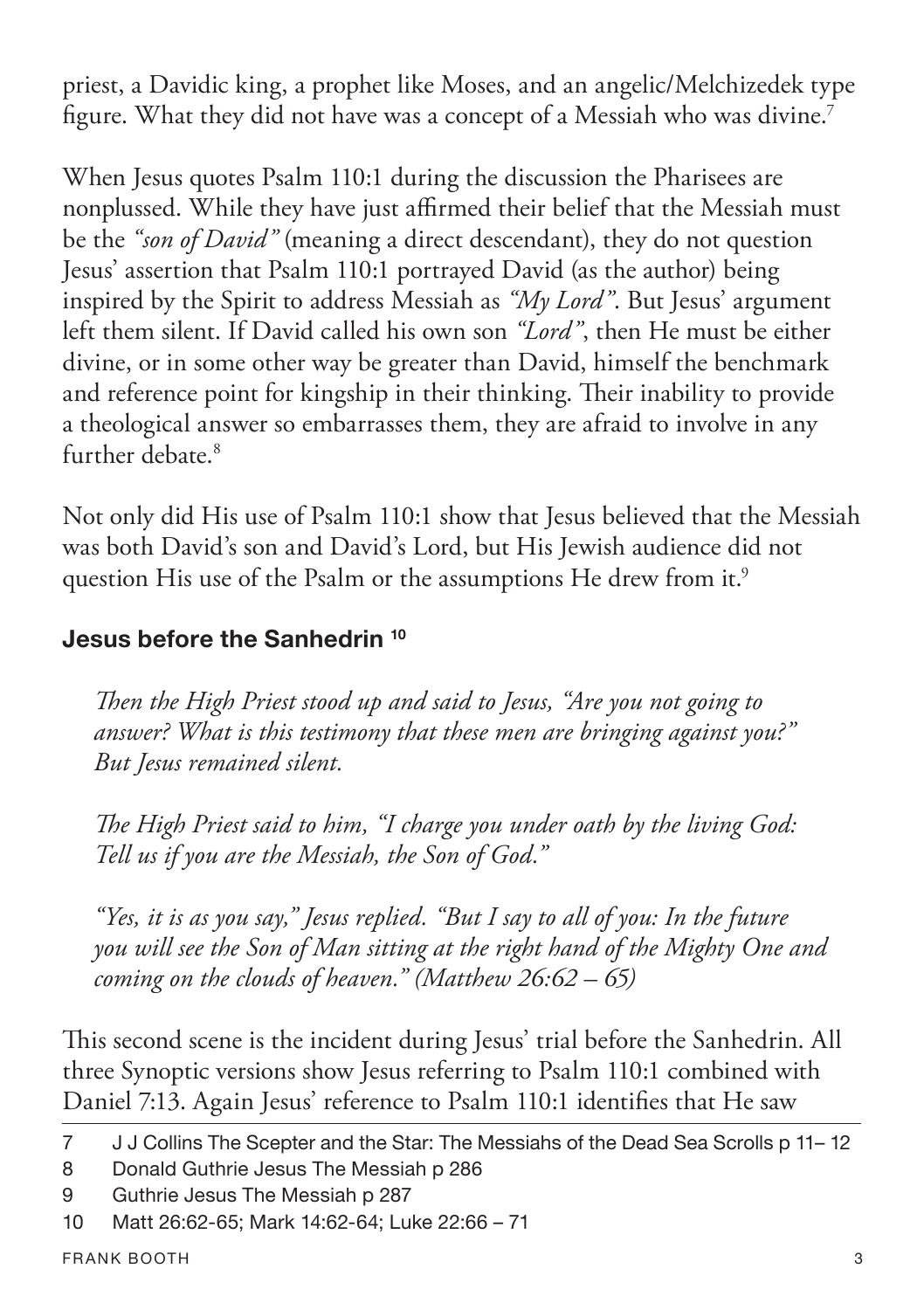the psalm as messianic and himself as Messiah.11 When Jesus puts the two scriptures (Psalm 110:1 and Daniel 7:13) together, the Sanhedrin's response is to accuse Him of blasphemy. It is clear that the High Priest evaluates Jesus' statement as equating Himself to God.

So these scriptures amounting to a Messianic declaration become Jesus' fnal words to the highest religious authorities of the Jewish nation. His fnal confession of His identity to official Judaism is referenced by Psalm 110:1, *"you will see the Son of Man sitting at the right hand of Power"*. 12 It is His fnal announcement to the Nation as to who He was. No wonder it became a keynote text for His Jewish followers in the early church.

## **PSALM 110:1 IN THE ACTS OF THE APOSTLES**

We fnd in Acts three passages which make direct or indirect reference to Psalm 110:1. These are Acts 2:32–36; 5:30–32; and 7:55–56.

#### **Psalm 110:1 in Acts 2:32–36**

*"God has raised this Jesus to life, and we are all witnesses of the fact. Exalted to the right hand of God, he has received from the Father the promised Holy Spirit and has poured out what you now see and hear.* 

*For David did not ascend to heaven, and yet he said: 'Te Lord said to my Lord: "Sit at my right hand until I make your enemies a footstool for your feet."'*

*Terefore let all Israel be assured of this: God has made this Jesus, whom you crucifed, both Lord and Messiah." (Acts 2:32–36)*

Peter's speech in Acts 2 is described in some detail by Luke, indicating the signifcance he accords it in setting the theological tone at the inception of the church. Peter quotes from Joel 2, Psalm 16, 2 Samuel 7, Psalm 132 and Psalm 110 as evidence from the Hebrew scriptures to link the manifestation of the

<sup>11</sup> Anderson King-Priest p 92

<sup>12</sup> Matt 26:64; Mark 14:62 NRSV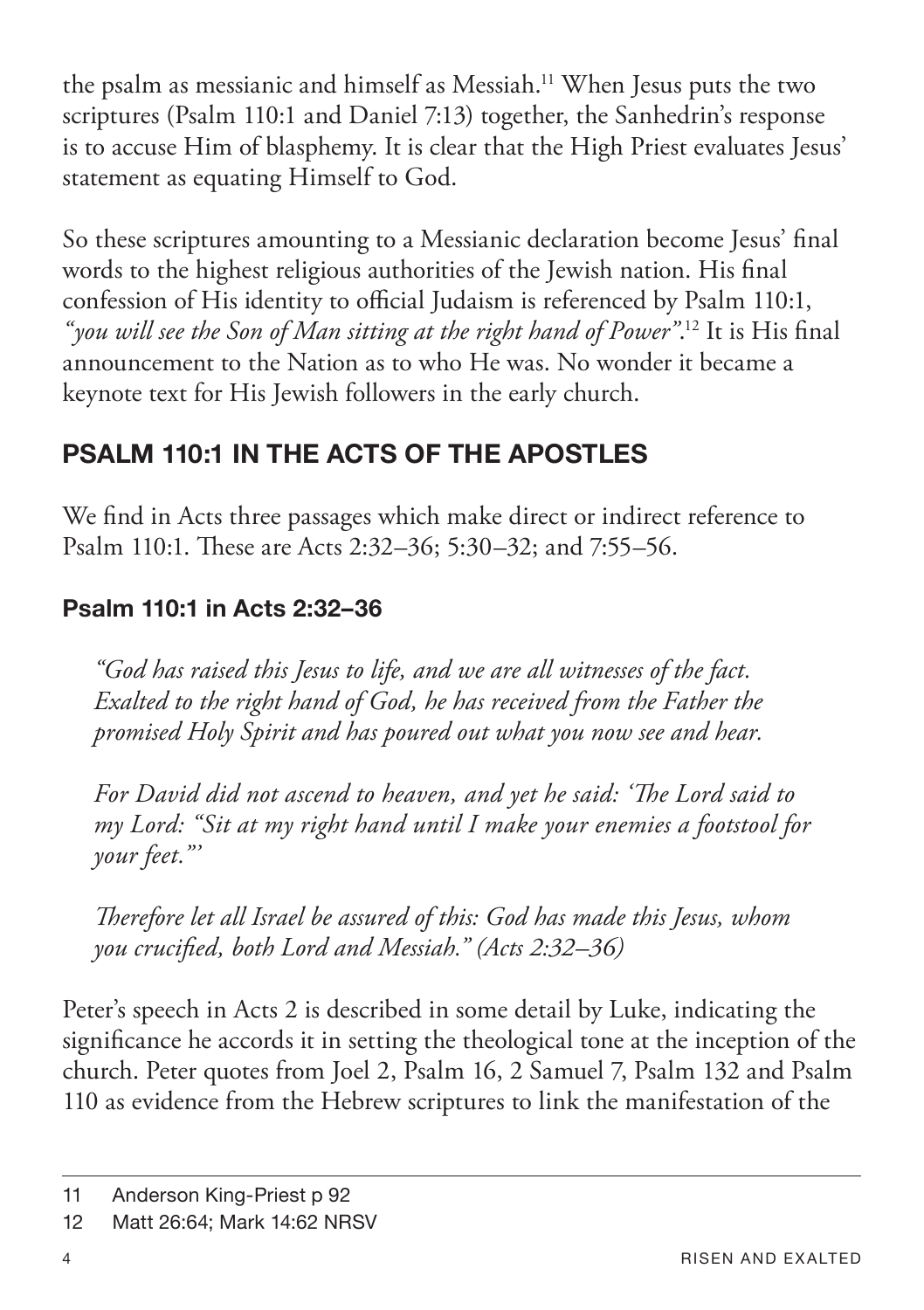Spirit which has just occurred with the dramatically radical concept of the resurrection of a crucifed Messiah.

Peter not only has to deal with the astonishing phenomena being witnessed by those present, but at the same time overcome their natural objections to the seemingly insurmountable contradiction in Jewish thinking of a crucifed Messiah. He does so through a pesher linkage of the above Old Testament texts, culminating with a Messiah who is not just risen as in Psalm 16, but who is also seated at the right hand, the place of authority and power, in Psalm 110:1.

Anderson comments that

*"Psalm 110:1 is used ... to buttress the claim of the apostles that Jesus was Lord and Messiah … at the right hand of God [as] a fulfllment of messianic promises given to David … he is granted the right to dispense the Holy Spirit upon all humankind. Along with this comes the right and authority to save all who call upon his name", so endorsing "his Messiahship, his Lordship, his rule".13*

So Psalm 110:1 is the crescendo of the keynote message at the very inception of the new community of believers, the ecclesia. The address does not cease with a reference to the resurrection as an end in itself. Rather, the direct quotation of Psalm 110:1 announces a Messiah who is ruling in present authority. So the address becomes an *evangelion*, that is a proclamation that an authority fgure has come to bestow power and blessing.14

## **PSALM 110:1 IN ACTS 5:30–32**

*"Te God of our Fathers raised Jesus from the dead, whom you had killed by hanging him on a tree. God exalted him to his own right hand as Prince* 

<sup>13</sup> Anderson King-Priest p 99

<sup>14</sup> It can be shown that the terms ecclesia (church) and evangelion (gospel) are both linked to the twin themes of the authority of Messiah and his delegated authority to believers. On ecclesia see Rowan Williams Holy Week Lectures 2012 ; also Michael Frost & Alan Hirsch ReJesus: A Wild Messiah for a Missional Church p 31. On evangelion see Graham Stanton Jesus and Gospel p 31–35; also Gerd Theissen The New Testament: A Literary History p 55-56, p 201.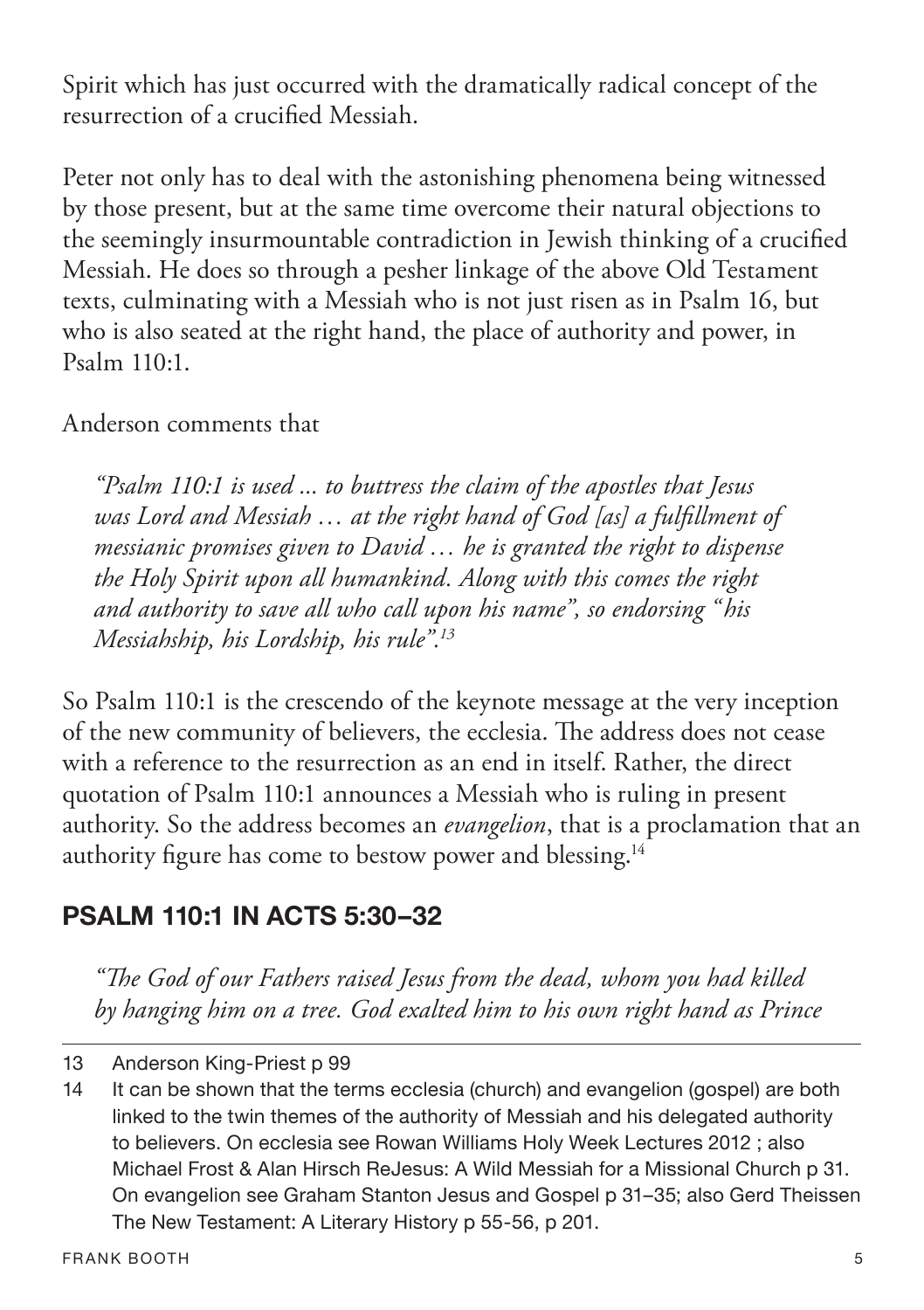*and Saviour, that he might give repentance and forgiveness of sins to Israel. We are witnesses of these things, and so is the Holy Spirit, whom God has given to those who obey him." (Acts 5:30–32)*

Here Peter and the apostles are being examined by the Sanhedrin. When the high priest orders them not to teach in the name of Jesus, Peter responds that God has raised Jesus from the dead and has *"exalted him to his own right hand as Prince and Saviour, that he might give repentance and forgiveness of sins to Israel"*. (Acts 5:31)

The first title, here translated as *'Prince'* in the NIV, is found only four times in the New Testament. In fact *"in the Septuagint the term is usually used for a military or political leader"*, and so *"the concept of authority is again being emphasised"*. 15

Furthermore, since in Matthew's Gospel Jesus had shown that the right to forgive sins is an issue of authority, where He said *"so that you might know that the Son of Man has authority on earth to forgive sins"* (Matt 9:6), Peter is now linking *"to His own right hand"* to the authority of Jesus in terms of the forgiveness of sins.

#### **Psalm 110:1 in Acts 7:55–56**

Once again we are before the Sanhedrin. Now *"Stephen full of the Holy Spirit, looked up to heaven and saw the glory of God, and Jesus standing at the right hand of God. 'Look,' he said, 'I see heaven open and the Son of Man standing at the right hand of God'.*" There is little agreement among scholars as to why Jesus is here standing rather than sitting, although a variety of explanations are ofered. However there is general agreement that once again Psalm 110:1 is used to reinforce the messianic identifcation of Jesus. And, indeed, once again the Sanhedrin perceive the reference as blasphemy and react accordingly.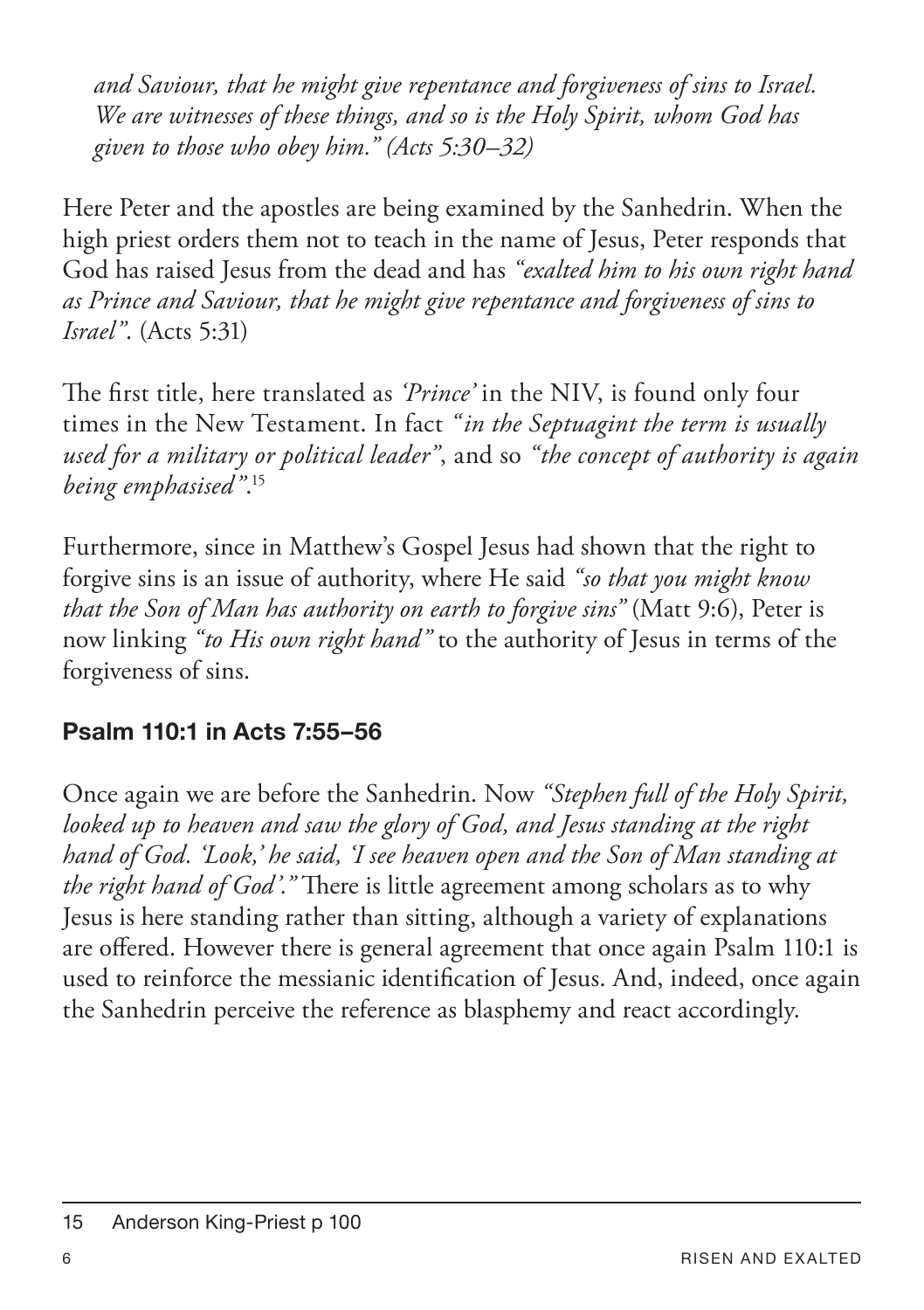## **PSALM 110:1 IN THE PALILINE EPISTLES**

#### **Psalm 110:1 in Romans**

*Who is he that condemns? Messiah Jesus, who died – more than that, who was raised to life – is at the right hand of God, and is also interceding for us. (Romans 8:34)*

Although the metaphor here portrays a courtroom situation, with God as judge, once again the phrase *"who is at the right hand of God"* is used of Messiah. This shows that "the real emphasis in this passage is on his power and *authority. As the One on the right side of the judge, Jesus is a co-regent with all the power and authority"* that entails.16

#### **Psalm 110:1 in 1 Corinthians 15:25–27**

In 1 Corinthians 15:25 we read that *"He must reign until he has put all His enemies under his feet"*.

Anderson observes that *"the ultimate use of Psalm 110:1 in 1 Corinthians 15:25 is to prove the kingdom power of the King … Psalm 110:1 is used to prove that the Messiah will subjugate all other authorities"*, and so *"Psalm 110:1 is used to support the messianic authority of Christ"*. 17

#### **Psalm 110:1 in Ephesians 1:20–23**

*When he raised Messiah from the dead and seated him at his right hand in the heavenly realms, far above all rule and authority, power and dominion, and every title that can be given, not only in the present age but also in the one to come. And God placed all things under his feet and appointed him to be head over everything for the church, which is his body, the fulness of him who flls everything in every way. (Ephesians 1:20-23)*

Here Psalm 110:1 forms the bedrock of what some see as Paul's last intended theological and pastoral message to the church. Ephesians 1:15–2:10

<sup>16</sup> Anderson King-Priest p 103

<sup>17</sup> Anderson King-Priest p 108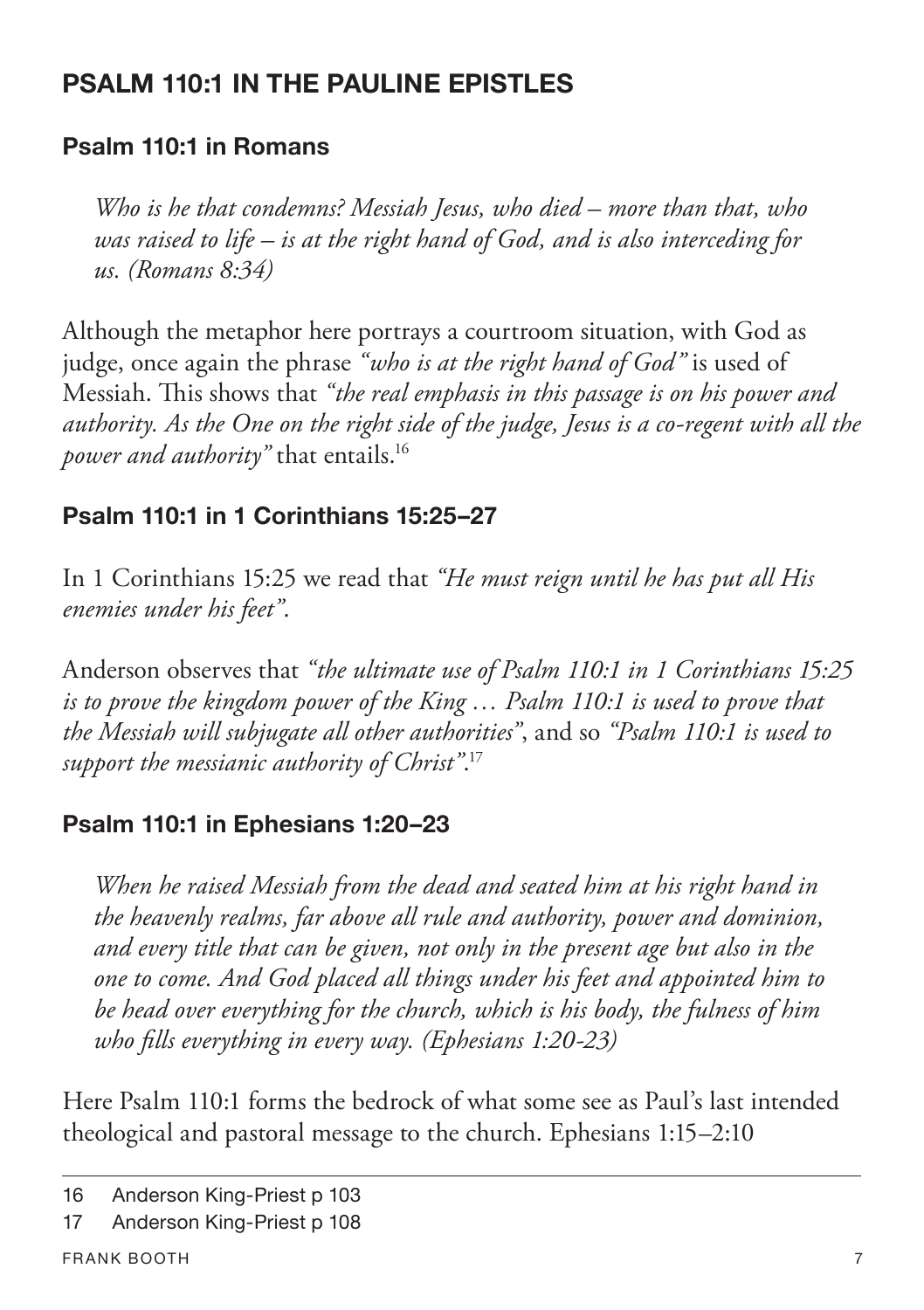constitutes a midrash on Psalm 110:1, in which Paul expounds Jesus as seated in the place of present power and authority, where God has placed *"all things under his feet … for the ecclesia"*, (1:22) that is for those called out to exercise that authority, $18$  as also implied at 2:6.

Hay comments that *"Te chief meaning which this setting gives to Psalm 110:1 is power"*. 19 Ephesians 1:20–21 identifes Christ as being *"seated at his right hand in the heavenly realms"*, and is emphatic that Jesus is *" far above all rule and authority, power and dominion, and every title that can be given, not only in the present age, but also in the one to come"*. Paul could not strive any harder to use as defnitive and all embracing language as possible, in order to emphasise Messiah's absolute superiority and authority. It is a graphic picture of the full theological signifcance of being *seated at the right hand*.

Ephesians 1:22 continues the derivation from Psalm 110:1 by noting that *"God placed all things under his feet"*. As noted above, by specifying that God *"appointed him to be head over everything for the church"* Paul thus ties this in to involve the ecclesia, the body of the ruling elect, as participating in the present exercise of messianic authority. In case this is at all unclear or in doubt, Paul re-affirms his intention in 2:6 where he sees the church already spiritually *"raised up with Christ and seated with him in the heavenly realms"*, so that we can do the (spiritual) works which God intended us to do (2:10).

If Ephesians is indeed intended as Paul's fnal theological treatise to the church at large, as some believe, then it is hugely signifcant for our study that it relies on a midrash of Psalm 110:1 as its theological platform, not forgetting that Paul's closing exhortation will refer to our struggle against spiritual powers (6:12).

So Paul begins his epistle by laying a powerful basis of the absolute authority of Christ, and of our right to be identifed with him, before ending by acknowledging the realities of our struggles against evil in this world. The certainty of his theological position is derived from, and solidly based on,

<sup>18</sup> See Note 14 regarding the term ecclesia (church) addressing the concept of Messiah's delegated authority to believers.

<sup>19</sup> Hay Glory at the Right Hand p 63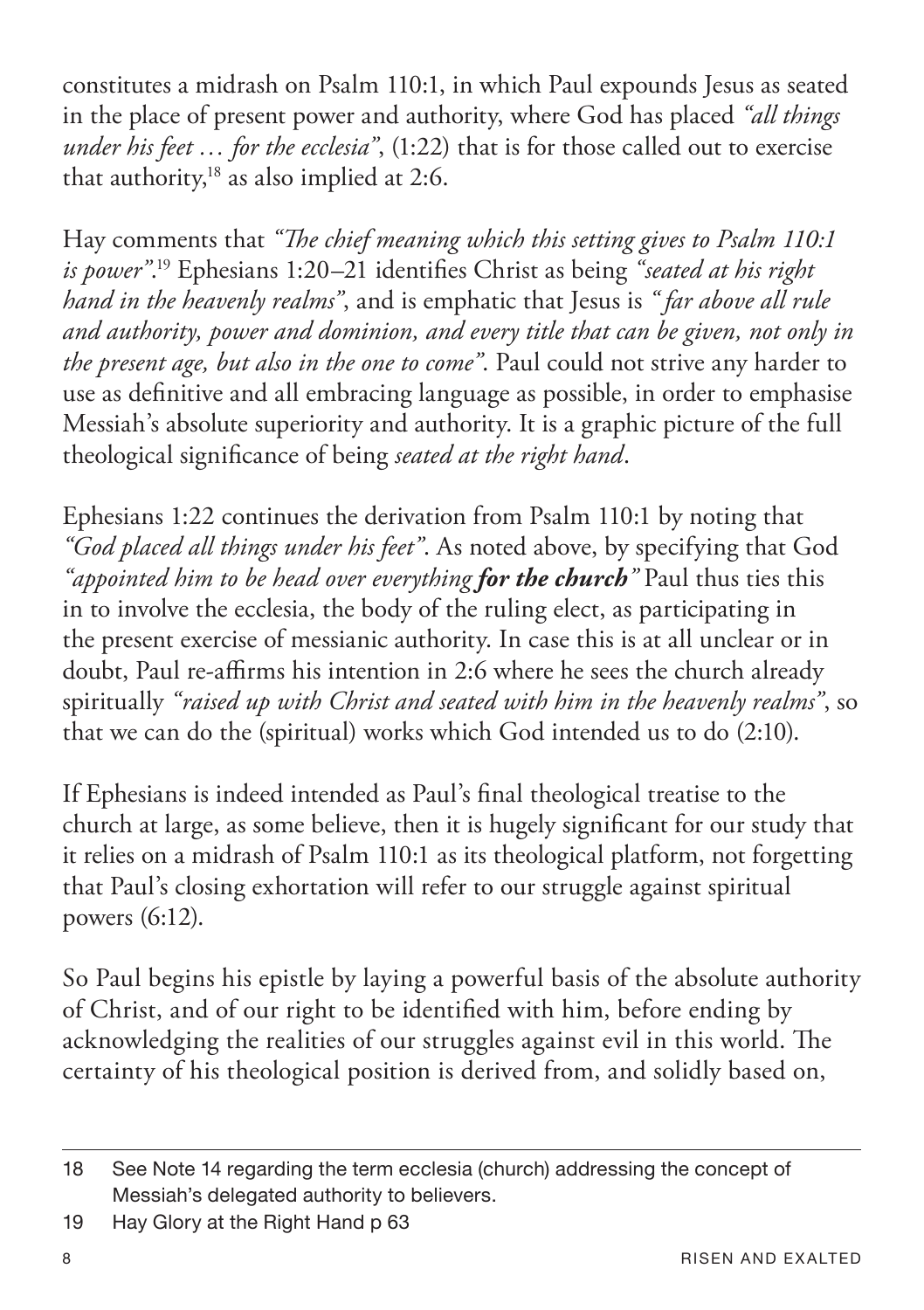the absolute recognition by the early church of the messianic signifcance of Psalm 110:1.

#### **Psalm 110:1 in Colossians**

*Since then you have been raised with Messiah, set your hearts on things above where Messiah is seated at the right hand of God. (Colossians 3:1)*

Colossians is likewise concerned not only with the power and authority of the Messiah, but also with his identity with the church. Colossians 1:13 identifes the risen Messiah as having *"the kingdom of the Son"*, and goes on to elaborate his authority over things "*visible and invisible, whether thrones or powers or rulers or authorities"* (1:16).

He is shown to be the creator of these powers (1:16), their Head (2:10), and Victor over them (2:15). But He is also head of the body (1:18 & 2:19), echoing Paul's insistence in Ephesians in linking the ecclesia to the functioning Lordship of Messiah. This link is again emphatically stressed in 3:1 where, since believers are already deemed to have been *"raised with Christ"*, they are enjoined to seek to identify with Him in that place *"where Christ is seated at the right hand of God"*.

Although the imagery of Psalm 110:1 is prominent, Anderson notes that it is now used as an assumption rather than by direct quotation, as though the church has become so used to Psalm 110:1 being their bedrock for the understanding of Messiah's risen authority, that it is efectively taken as read.

#### So Anderson observes:

*"despite verbiage which exalts Christ as much if not more than any other NT writings, Psalm 110:1 is not used for that efect. Like Ephesians 1:20 not a single word comes directly from the Septuagint. His exhortation in Colossians 3:1 seems to allude to Psalm 110:1 as a simple statement of fact. Tis move to the use of allusion rather than citation in the 'Prison Epistles' suggests that by AD 62 there was an established tradition in Christian*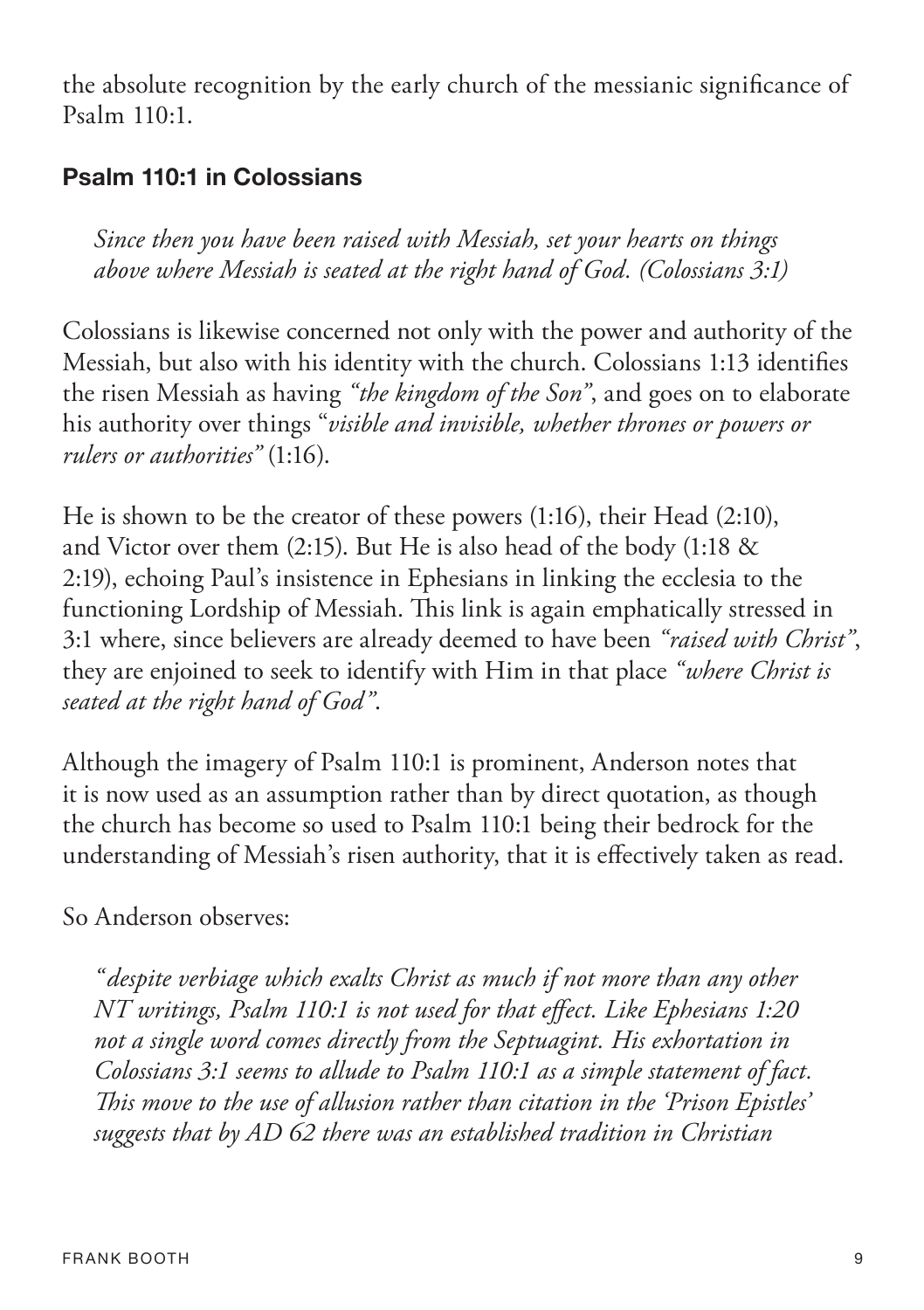*circles regarding the use of Psalm 110:1. Te imagery was well established and only allusions to it were necessary to convey the established meaning."20*

Commenting on the links to the ecclesia who rule with Messiah (so in 3:1), Anderson sees an emphasis *"on the believers who are envisioned as also seated with Christ at the right hand of God … they must be seated with him wherever he is"*. 21

Anderson's summation is signifcant: *"the use of allusion in Colossians rather than citation, is a strong indication that an established tradition of meaning for Psalm 110:1 was common knowledge by the end of Paul's life."*<sup>22</sup>

## **PSALM 110:1 IN PETER**

*It saves you by the resurrection of Jesus Christ who has gone into heaven and is at God's right hand, with angels, authorities and powers in submission to him. (1 Peter 3:22)*

As we have seen with Paul, so here where Peter places Messiah *"at God's right hand"*, the expression becomes a statement of authority, linked to the subjugation of supernatural powers: *"with angels, authorities and powers in submission to him"*. As with Colossians, here we have an allusion to Psalm 110:1 rather than a direct quotation. However, once again it can be considered as a continuation of the *"established tradition"* which was *"common knowledge"* by this time.

## **PSALM 110:1 IN HEBREWS**

Hebrews is widely regarded as highly sophisticated literature *"written in what is considered as the best Greek in the NT"*. 23 Scholars speak of the many diferent themes skilfully woven together, even making a comparison with an orchestral composition having intertwining melodies.<sup>24</sup>

<sup>20</sup> Anderson King-Priest p 110

<sup>21</sup> Anderson King-Priest p 110

<sup>22</sup> Anderson King-Priest p 111

<sup>23</sup> Ellingworth Hebrews (Epworth) page viii

<sup>24</sup> Ellingworth Hebrews (Epworth) p 41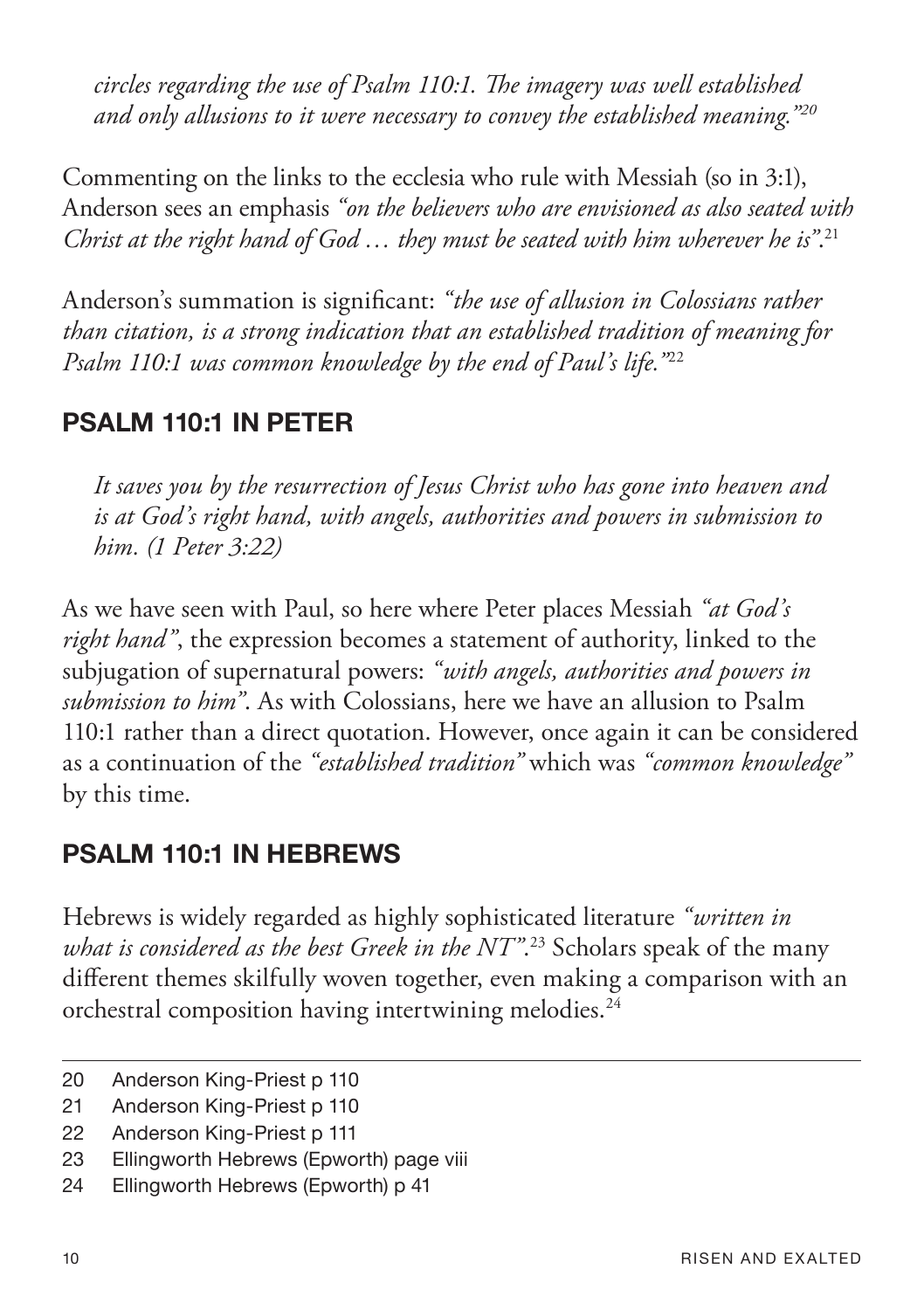However there is general agreement that among the many themes, Psalm 110 is the predominant refrain. Attridge picturesquely observes that Psalm 110 *"runs like red thread"* through the epistle.25 F F Bruce is among those who support the view that the epistle is *"a homiletical midrash based on Psalm 110"*, in which the Hebrew scriptures *"are treated by our author as a mashal, a parable or mystery which awaits its explanation"*. 26

Picking up on the view that Psalm 110:1 had already become (or was fast becoming) an accepted expression of Messiah's exalted position, one of the key arguments running through Hebrews can be summarised along the lines of *"since we know that Psalm 110:1 applies to Jesus, therefore Psalm 110:4 must*  apply also". This application "so far as we can tell was unprecedented in the *early church"*. 27

Psalm 110:1 is quoted directly in Hebrews 1:13, and is alluded to fve more times (1:3; 8:1; 10:12 – 13; and 12:2). Psalm 110:4 is introduced in Hebrews 5:6, then re-emerges at 5:10, 6:20, 7:17, and 7:21, making it the dominant theme in the central argument of Hebrews.

What is signifcant from our point of view is that the strength of this argument rests on the assumption of the ready acceptance of Psalm 110:1 in the early messianic community. Ellingworth calls it an appeal "*to a quotation deeply rooted in primitive tradition"*, meaning an established early church tradition.28

In Anderson's extensive treatment of Psalm 110 in Hebrews he rejects the concept that *"Christ is enthroned but sitting passively on the throne"*. Since 'at the right hand' must imply active executive involvement, he insists it is unwarranted *"to say the King is simply waiting around in heaven while he rests up for the fnal battle"*. 29 Rather, Jesus is actively engaged through the church in exercising authority now. So *"Psalm 110:1 is used by the writer to the* 

<sup>25</sup> Attridge Hebrews p 23

<sup>26</sup> Bruce Hebrews p 26 & 27

<sup>27</sup> Bruce Hebrews p 123

<sup>28</sup> Ellingworth Hebrews NIGTC p 131

<sup>29</sup> Anderson King-Priest p 294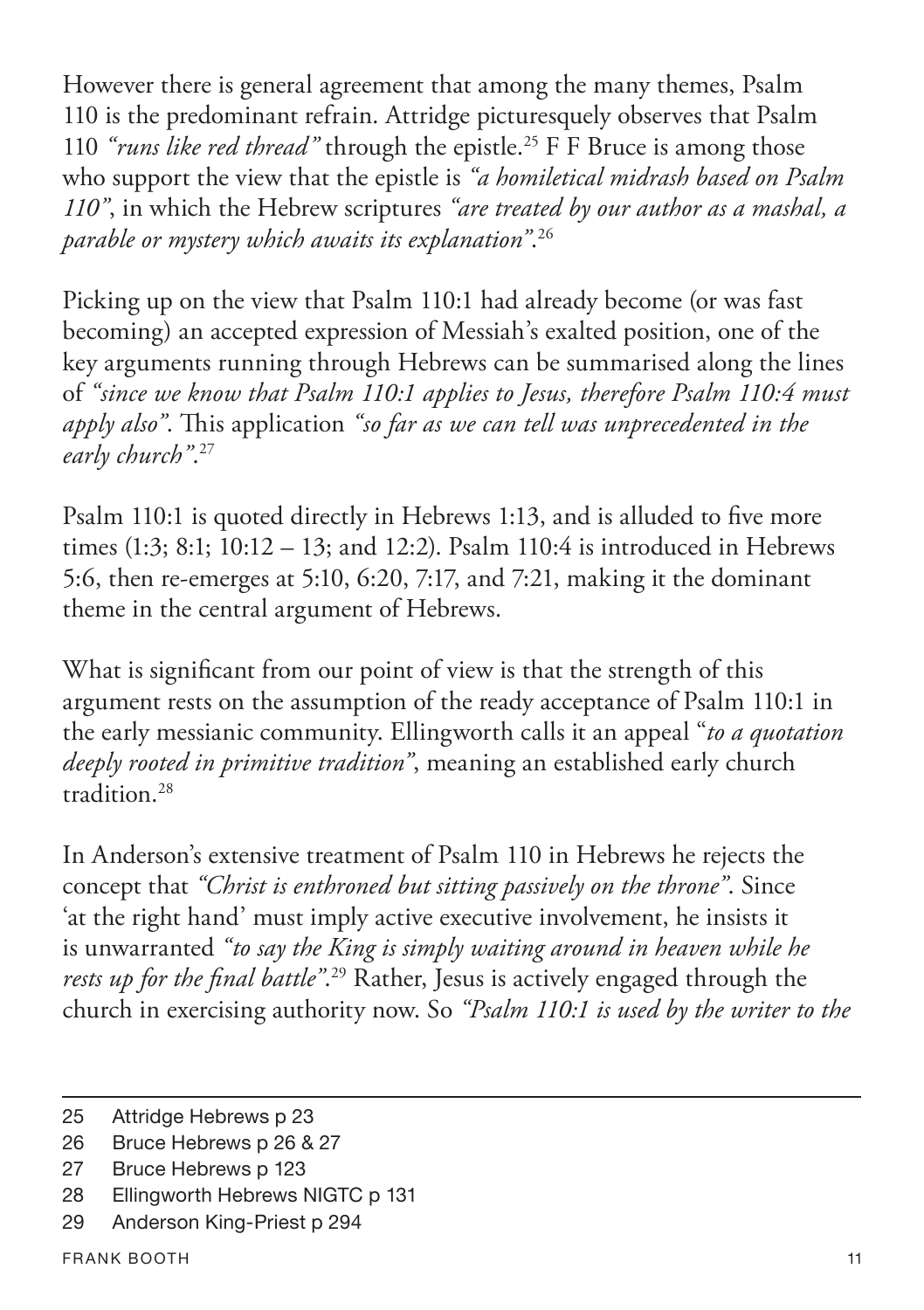*Hebrews to … confrm the Son as King. He is … the Davidic King who presently rules from his exalted position on high."*<sup>30</sup>

## **SYNOPSIS – PSALM 110:1 IN THE NEW TESTAMENT**

From our survey, it is clear that among both the Jewish religious community in Israel and in the early church, Psalm 110 was seen to denote the Messiah, which the church insists was Jesus. Indeed *" from the Synoptics to Acts to Paul to Peter the Holy Spirit has planted Psalm 110:1 like seed in the soil of the NT to help germinate*" the church's foundational ideas about Messiah.<sup>31</sup>

Secondly, the New Testament literature identifes the place at the right hand of God as a place of authority and power. This is made clear by the link with Daniel 7:13 in the synoptic reports of Jesus' trial. When Jesus at His trial identifed Himself as the fgure *"at the right hand"*, coupled with Daniel 7, it was enough to provoke a charge of blasphemy, indicating that the High Priest recognised an implicit claim to divine status. The same reaction occurs from the Sanhedrin when Stephen identifes Jesus as the fgure at the right hand.

The authority over supernatural powers is emphatically portrayed in 1 Corinthians 15:20 – 27, Ephesians 1:20f, Colossians 1:3 and 1 Peter 3:22. Technically, it can be affirmed from the grammar and syntax that "through *the use of aorist tenses … Paul expressly states that the spiritual principalities and powers*" were made subject to Messiah at the Resurrection.<sup>32</sup>

There is wide academic recognition of an *"already but not yet"* tension, but that is not an aspect we need to discuss here, except to note that it is already anticipated and implicit in the phrase *"until I make"* of Psalm 110:1.

Anderson insists that while this understanding of Psalm 110:1 was frmly in place *"as early as AD 33"*, by the time of Ephesians, Colossians, and Peter some three decades later, *"the tradition was so frmly entrenched [that] only* 

<sup>30</sup> Anderson King-Priest p 291

<sup>31</sup> Anderson King-Priest p 282

<sup>32</sup> Anderson King-Priest p 284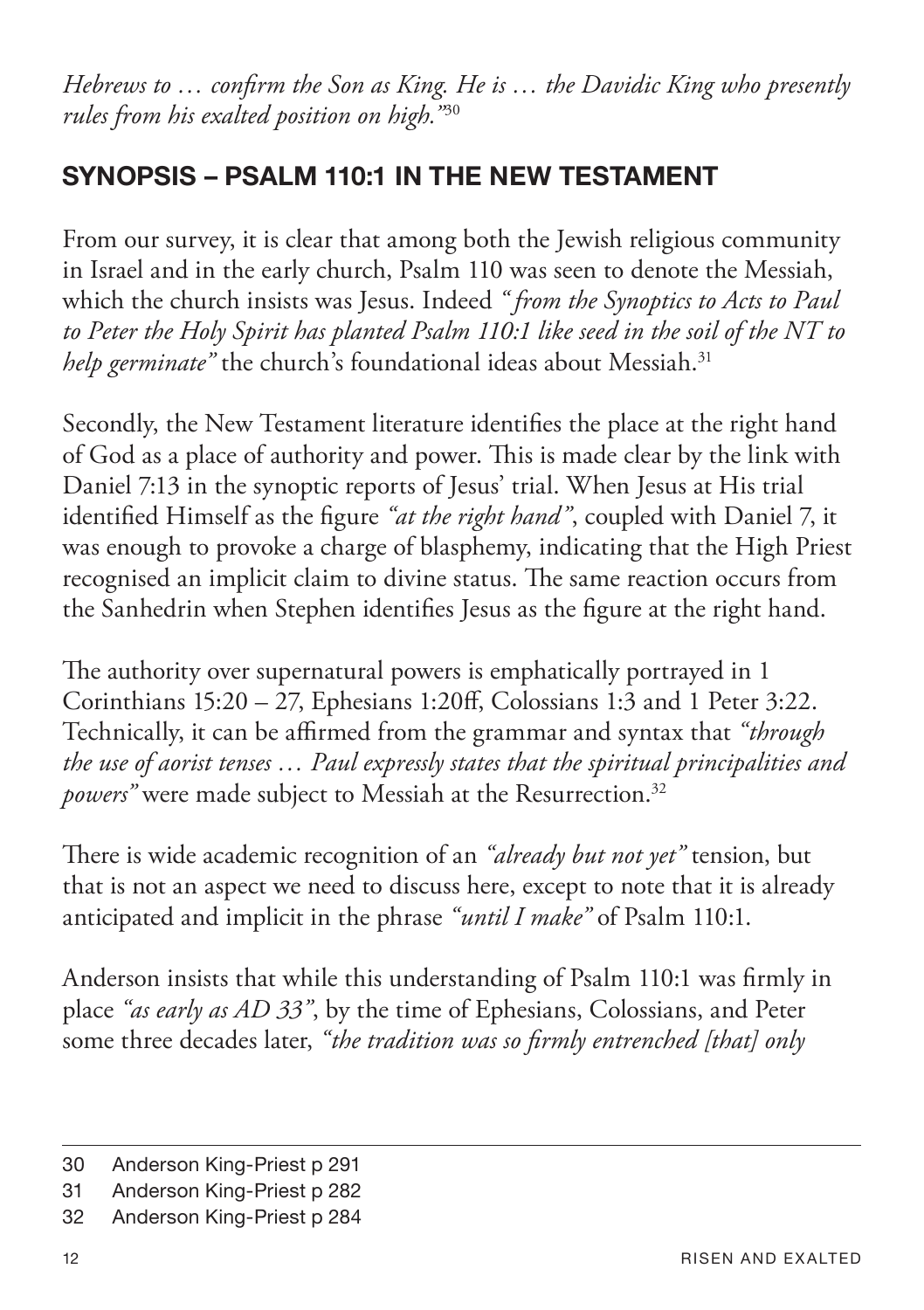*allusions to Psalm 110:1 were necessary to convey the meaning"* of a Messiah King ruling with authority.33

The importance of Psalm 110:1 to the early Jewish messianic community should now be very clear. The trial of Jesus, Peter's first announcement of the gospel at Pentecost, Paul's seminal *midrash* to the Ephesians (possibly his fnal exhortation), the *"red thread"* running through Hebrews, these are not passing incidents, they are all landmark occasions. In all these Psalm 110:1 plays the key role.

Not surprisingly then, *"it is easy to see why some theologians seem to think the use of Psalm 110:1 in the NT is the beginning of Christology"*, 34 or we might say, the starting point for understanding the early Messianic community's ideas about Messiah.

# **REFLECTION – PSALM 110:1 AND MESSIANIC BELIEVERS**

We might ask - If Psalm 110:1 was of such importance to the Jewish writers of the New Testament, then what must be its relevance to Jewish believers today?

An academic acquaintance once remarked that as a Jew she had no problem with any of the concepts in the New Testament - apart from the Resurrection! If there is a common perception in the Jewish community of a lack of evidence in the Hebrew scriptures for the Resurrection in relation to the Messiah, then surely Psalm 110:1 must emphatically counter that perception. Was it for this reason that the New Testament writers found Psalm 110:1 so signifcant? Certainly Psalm 110:1 was the key Hebrew scripture which the New Testament Jewish community seized on avidly to promote the validity of a risen and exalted Messiah.

So today, Psalm 110:1 should have a prominent place in helping Jewish people understand the signifcance of the Risen Messiah from their own scriptures.

<sup>33</sup> Anderson King-Priest p 115

<sup>34</sup> Anderson King-Priest p 288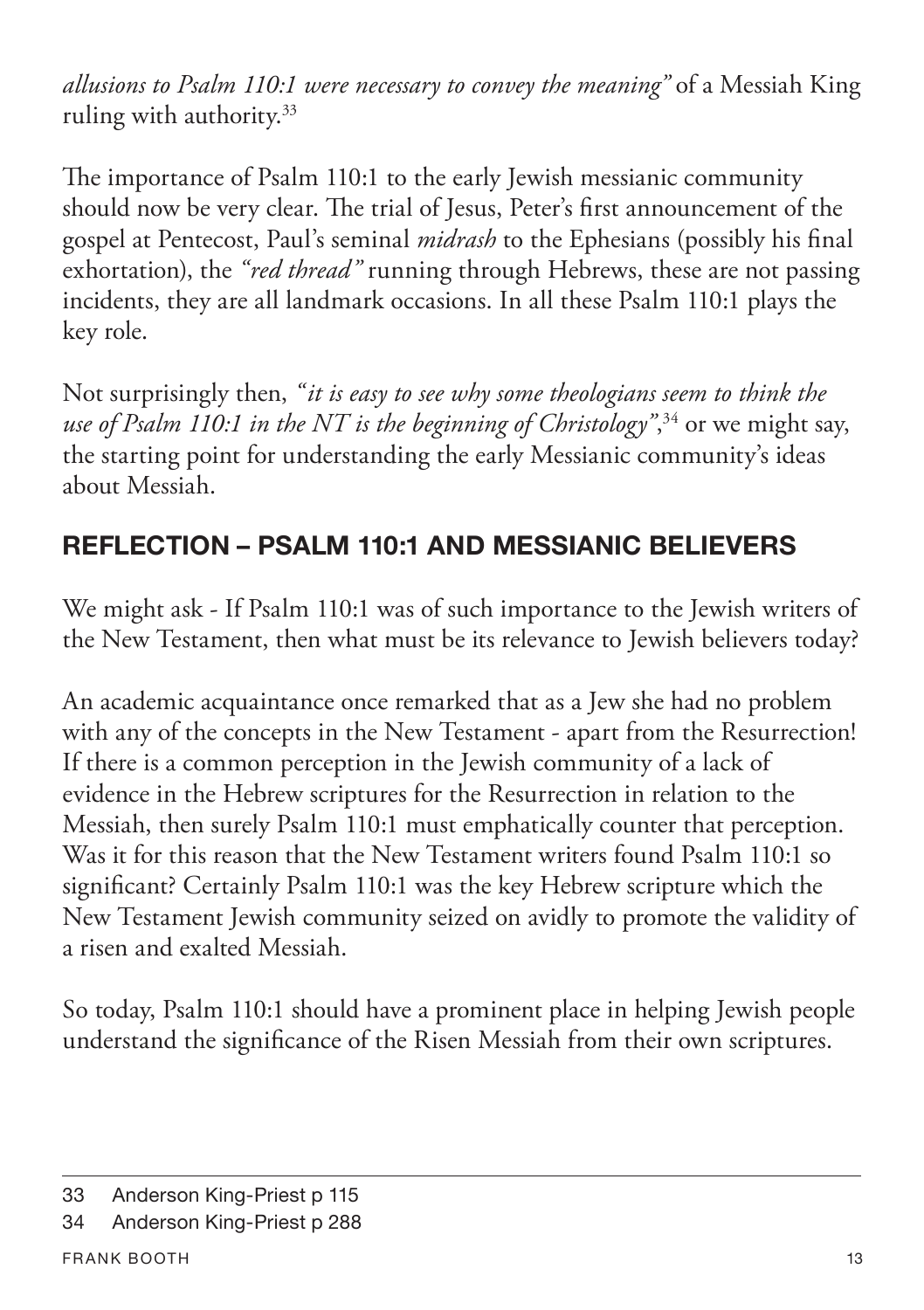## **CONCLUSION**

Psalm 110:1 is the most often quoted Hebrew scripture in the New Testament, yet its signifcance is largely overlooked. By the later writings of the New Testament the acceptance of Psalm 110:1 as relating to Messiah Yeshua was so commonly assumed by the New Testament community that it could simply be implied in passing. By the end of the frst century it was taken for granted as a foundational scripture applying to Yeshua. It was used by the Jewish writers of the New Testament not simply as a solution to the issue of a crucifed messiah, nor solely as a means of locating a risen messiah in Hebrew scripture, but as an aggressive, assertive assurance of the present rule and authority of Messiah Yeshua.

The importance of Psalm 110:1 for Messianic believers today must surely stem from the centrality and signifcance of this key scripture for the Messianic Jewish believers of the First Century.

*"Te LORD says to my Lord Sit at my right hand until I make your enemies a footstool for your feet." Psalm 110:1*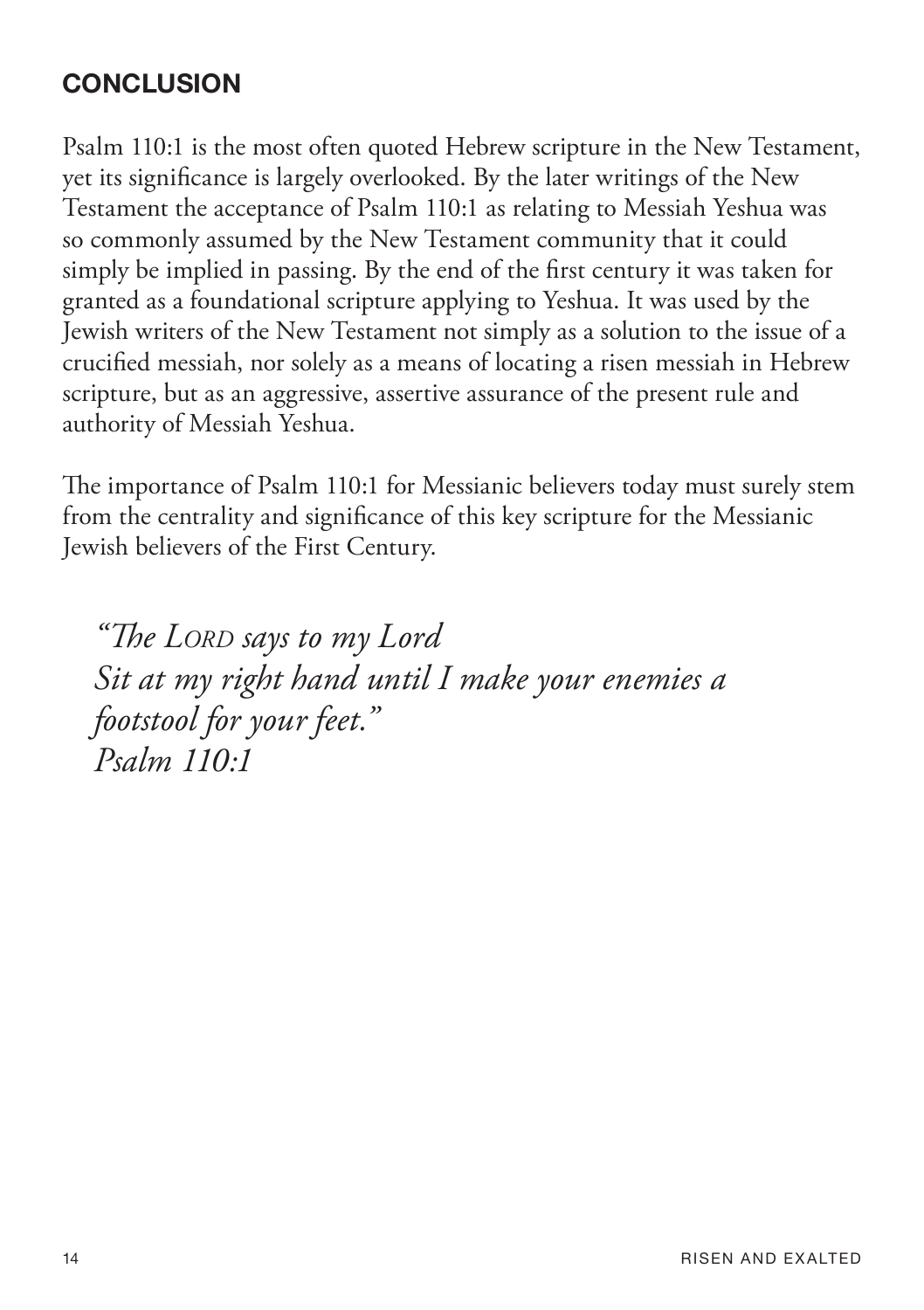#### **BIBLIOGRAPHY**

Anderson David *Te King-Priest of Psalm 110 in Hebrews* Peter Lang 2001

Attridge Harold *Hebrews* Fortress Press 1989

Bruce F F *Te Epistle to the Hebrews* NICNT Eerdmans 1990

Collins J J *Te Scepter and the Star: Te Messiahs of the Dead Sea Scrolls and other Ancient Literature*, Anchor Bible Reference Library, Doubleday, 1995

Ellingworth Paul *Te Epistle to the Hebrews* NIGTC Paternoster 1993

Ellingworth Paul *Te Epistle to the Hebrews* Epworth Commentaries, Epworth 1991

Frost Michael and Hirsch Alan *ReJesus: A Wild Messiah for a Missional Church* Hendrickson/Baker Academic, 2009

Guthrie Donald *Jesus Te Messiah* Zondervan 1972

Hay D M *Glory at the Right Hand: Psalm 110 in Early Christology* Society of Biblical Literature Monograph Series, No 18 Abingdon Press, 1973

Stanton Graham *Jesus and Gospel* Cambridge University Press, 2004

Theissen Gerd *The New Testament: A Literary History* Fortress Press 2012

Williams Rowan *Holy Week Lectures 2012* www.rowanwilliams.archbishopofcanterbury.org/speeches

Unless otherwise stated, Scripture quotations taken from the HOLY BIBLE, NEW INTERNATIONAL VERSION. Copyright © 1973, 1978, 1984 by International Bible Society. Used by permission.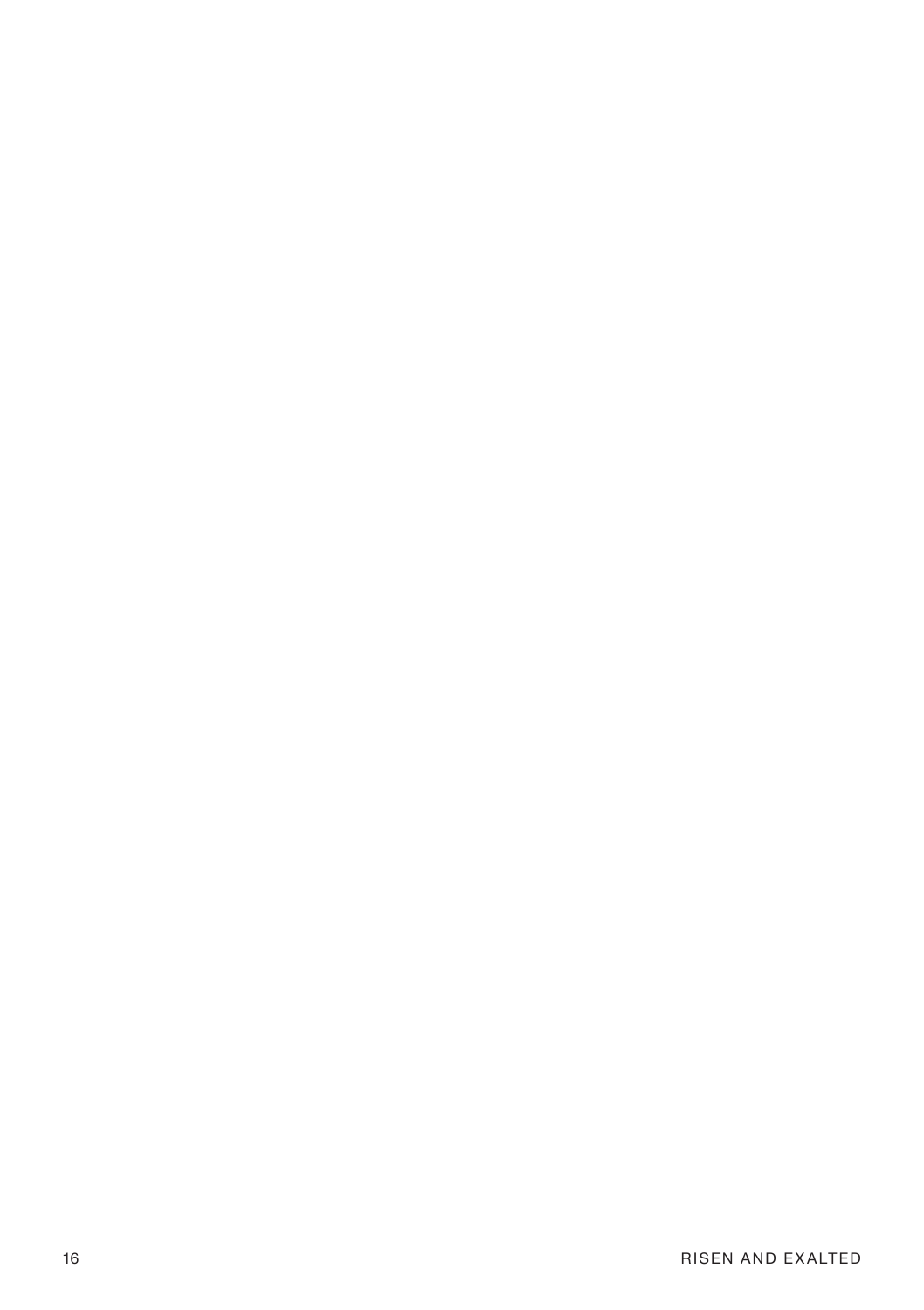© Frank Booth 2014

The right of Frank Booth to be identified as the author of this work has been asserted in accordance with the Copyright Design and Patents Act 1988. All rights reserved. No part of this publication may be reprinted or transmitted in any form by any means, electronic or mechanical, including photocopying, recording or any information storage and retrieval system, without permission in writing from the publisher.

Editorial team: Frank Booth & Rev Alex Jacob Concept and design: 18TWO Design Printed through: A-Tec, Broxbourne, England